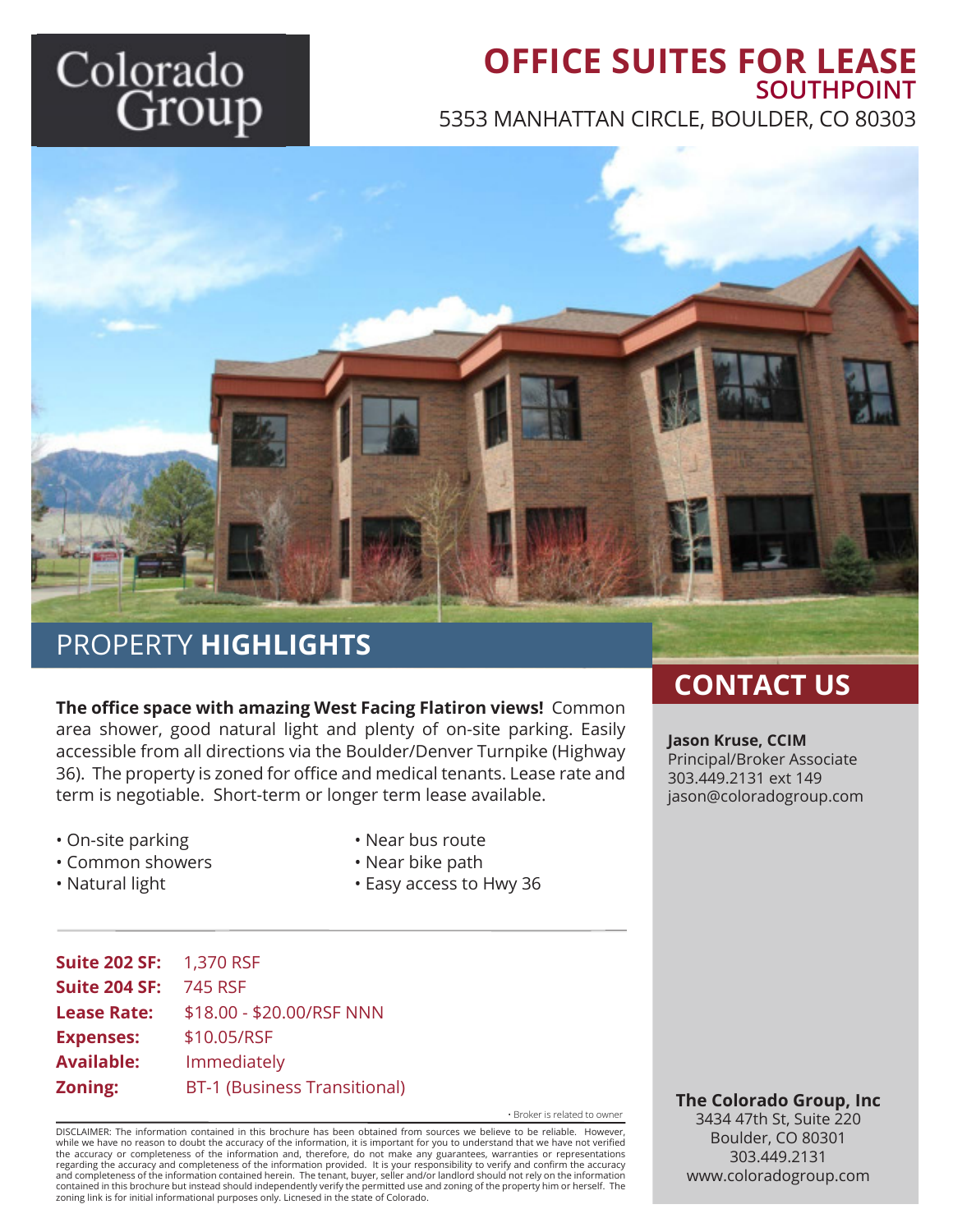# **OFFICE SUITES FOR LEASE SOUTHPOINT**

#### 5353 MANHATTAN CIRCLE, BOULDER, CO 80303

Colorado<br>Group

#### PROPERTY **FLOOR PLAN - SUITE 202**



**The Colorado Group, Inc. | 3434 47th St, Suite 220, Boulder, CO 80301 | 303-449-2131 | www.coloradogroup.com**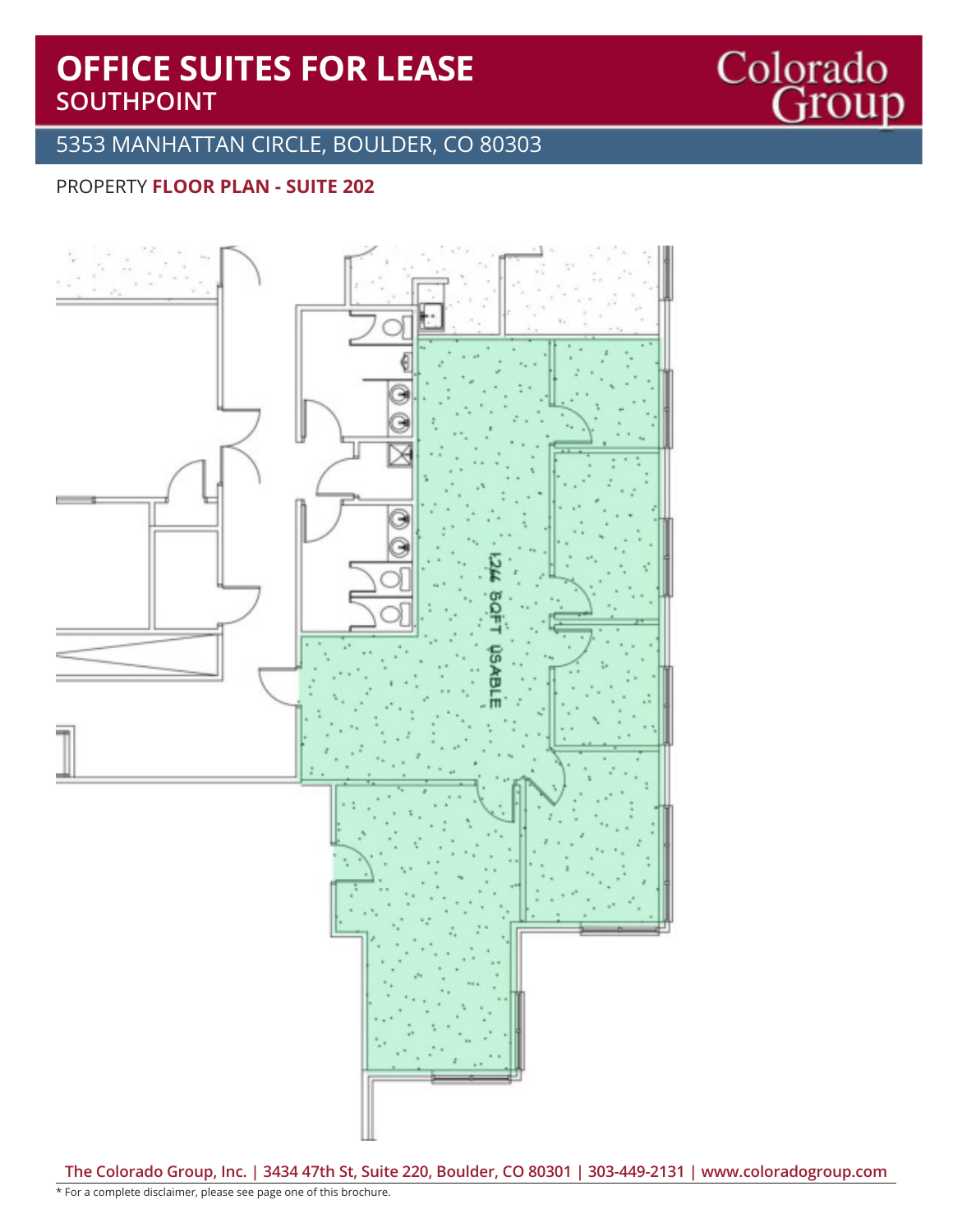# **OFFICE SUITES FOR LEASE SOUTHPOINT**

#### 5353 MANHATTAN CIRCLE, BOULDER, CO 80303

#### PROPERTY **FLOOR PLAN - SUITE 204**



Colorado<br>Group

**The Colorado Group, Inc. | 3434 47th St, Suite 220, Boulder, CO 80301 | 303-449-2131 | www.coloradogroup.com**